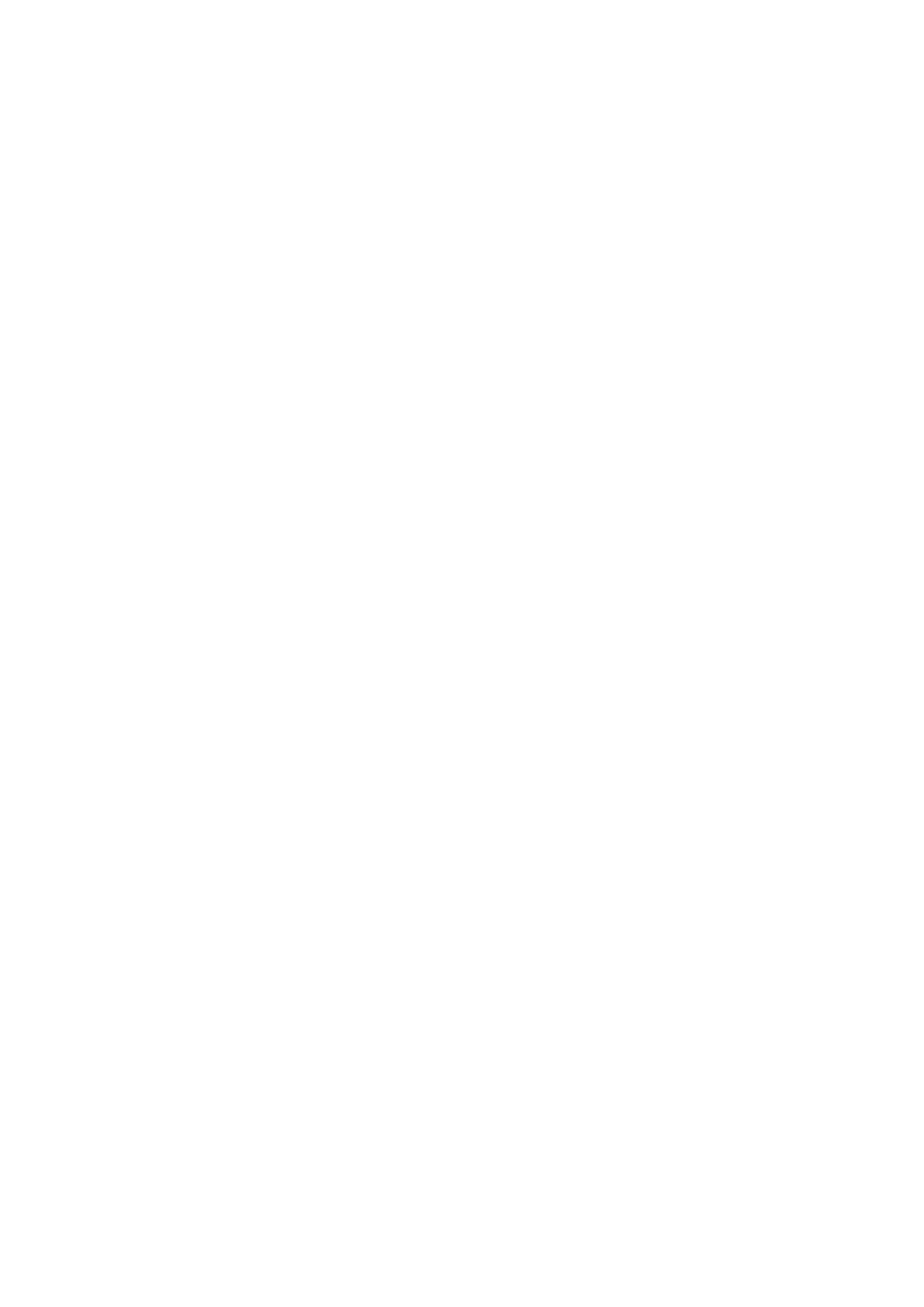*This report was prepared by the NWRM project, led by Office International de l'Eau (OIEau), in consortium with Actéon Environment (France), AMEC Foster Wheeler (United Kingdom), BEF (Baltic States), ENVECO (Sweden), IACO (Cyprus/Greece), IMDEA Water (Spain), REC (Hungary/Central & Eastern Europe), REKK inc. (Hungary), SLU (Sweden) and SRUC (UK) under contract 07.0330/2013/659147/SER/ENV.C1 for the Directorate-General for Environment of the European Commission. The information and views set out in this report represent NWRM project's views on the subject matter and do not necessarily reflect the official opinion of the Commission. The Commission does not guarantee the accuracy of the data included in this report. Neither the Commission nor any person acting on the Commission's behalf may be held responsible for the use which may be made of the information contained therein.*

*NWRM project publications are available at [http://www.nwrm.eu](http://www.nwrm.eu/)*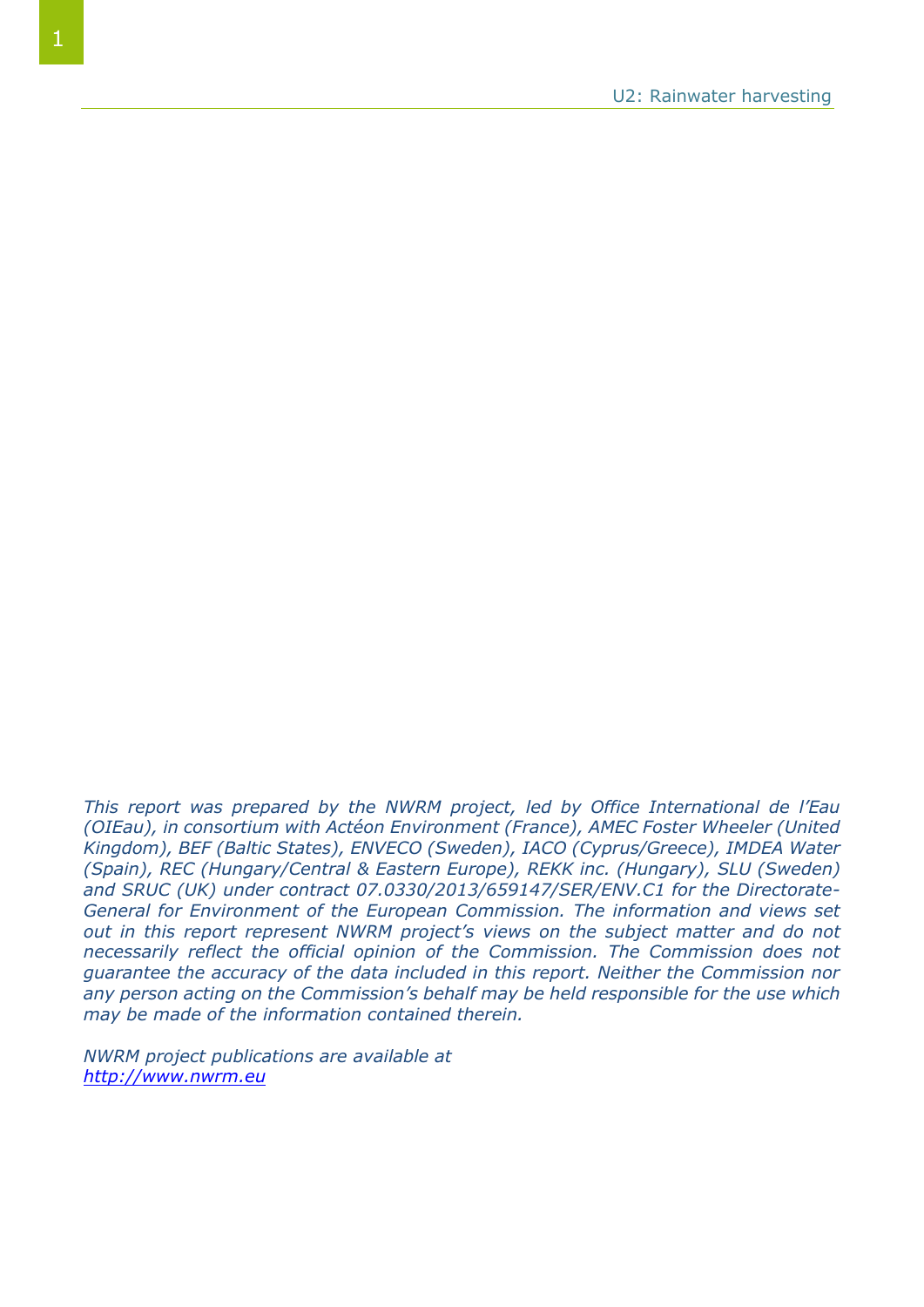#### **I. NWRM Description**

Rainwater harvesting involves collecting and storing rainwater at source for subsequent use, for example, using water butts or larger storage tanks. Water butts are the most widely applied and simple rainwater harvesting technique, collecting rainwater runoff from roofs via a connection to the roof down-pipe. They are primarily designed for small scale use such as in household gardens, although a range of non-potable uses is possible.

A limitation of rainwater harvesting as an NWRM is that during wet periods, water butts are often full and water use may be low, resulting in little or no attenuation or reduction in outflow rates or volumes. As a result there are differing opinions about the role of rainwater harvesting in providing a water retention function. Tanks can be specifically designed and managed to accommodate storm water volumes, which is likely to be more effective when applied at a larger scale than individual properties. In general, however, rainwater harvesting should be considered only as a source-control component in a SuDS 'train' where, in combination with other measures, they will contribute to effective and sustainable water management.

#### **II. Illustration**



**Example of rainwater harvesting from the USA** *Source:* <http://www.clemson.edu/sustainableag/rainwater.html>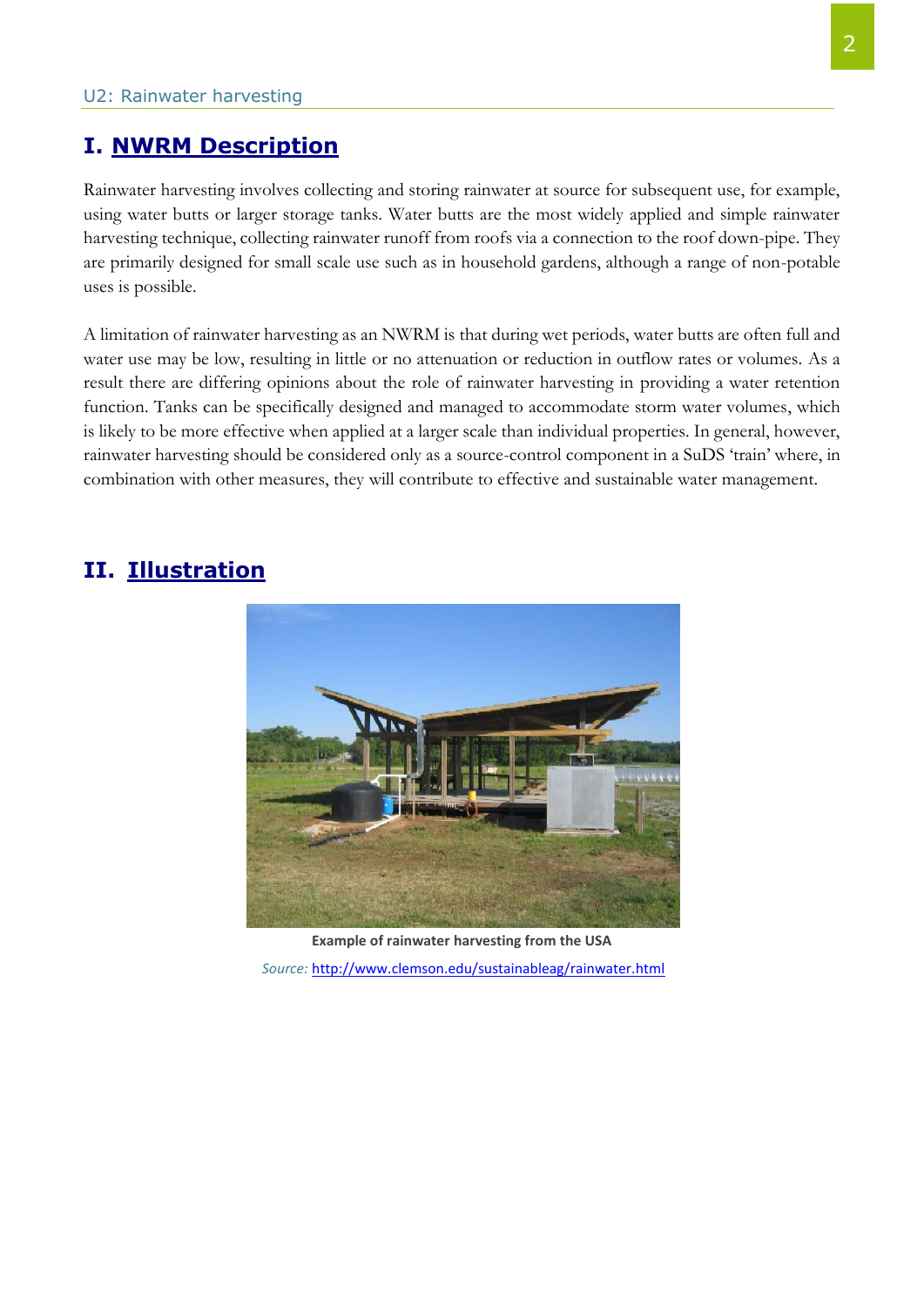## **III.Geographic Applicability**

| <b>Land Use</b>                   | Applicability | <b>Evidence</b>                                                                                                                                                                               |
|-----------------------------------|---------------|-----------------------------------------------------------------------------------------------------------------------------------------------------------------------------------------------|
| Artificial Surfaces               | Yes           | Rainwater harvesting can be applicable to any roof, and<br>potentially to other areas of hardstanding. With respect<br>to CORINE Level 2 land uses, rainwater harvesting is<br>applicable to: |
|                                   |               | Urban Fabric<br>$\bullet$                                                                                                                                                                     |
|                                   |               | Industrial/Commercial/Transport Units<br>$\bullet$                                                                                                                                            |
| Agricultural Areas                | No            | (although applicable to buildings in agricultural areas)                                                                                                                                      |
| Forests and Semi-Natural<br>Areas | $\rm No$      |                                                                                                                                                                                               |
| Wetlands                          | No            |                                                                                                                                                                                               |

| Region                       | <b>Applicability</b> | Evidence                                                                                                                                                                                                                                                                                                                                                                                                       |
|------------------------------|----------------------|----------------------------------------------------------------------------------------------------------------------------------------------------------------------------------------------------------------------------------------------------------------------------------------------------------------------------------------------------------------------------------------------------------------|
| Western Europe               | Yes                  | CIRIA (2009) identify that rainwater harvesting is most<br>likely to be of use for runoff control where "yield is<br>greater than demand". This is likely to be relevant across<br>parts of Western Europe and should be determined on a<br>site-specific basis.                                                                                                                                               |
| Mediterranean                | Yes                  | CIRIA (2009) identify that rainwater harvesting is most<br>likely to be of use for runoff control where "yield is<br>greater than demand". This is likely to be relevant to the<br>Mediterranean region but should be determined on a site-<br>specific basis depending on design (dimensions) and<br>intended use of the water.                                                                               |
|                              |                      | In warmer climates, particularly the Mediterranean region,<br>there could potentially be potential public health concerns<br>if storage is not fully contained and protected, e.g.<br>mosquitoes. Nevertheless rainwater harvesting is of value<br>to this region: for example, as considered in case study<br>Malta_02.                                                                                       |
| <b>Baltic Sea</b>            | Possible             | CIRIA (2009) identify that rainwater harvesting is most<br>likely to be of use for runoff control where "yield is<br>greater than demand". Therefore rainwater harvesting<br>might be of less relevance for the Baltic Sea region as a<br>whole, although has the potential to be applicable in<br>specific situations. Due to the cold climate, insulation will<br>be required to prevent freezing in winter. |
| Eastern Europe and<br>Danube | Yes                  | CIRIA (2009) identify that rainwater harvesting is most<br>likely to be of use for runoff control where "yield is<br>greater than demand". This is likely to be relevant across                                                                                                                                                                                                                                |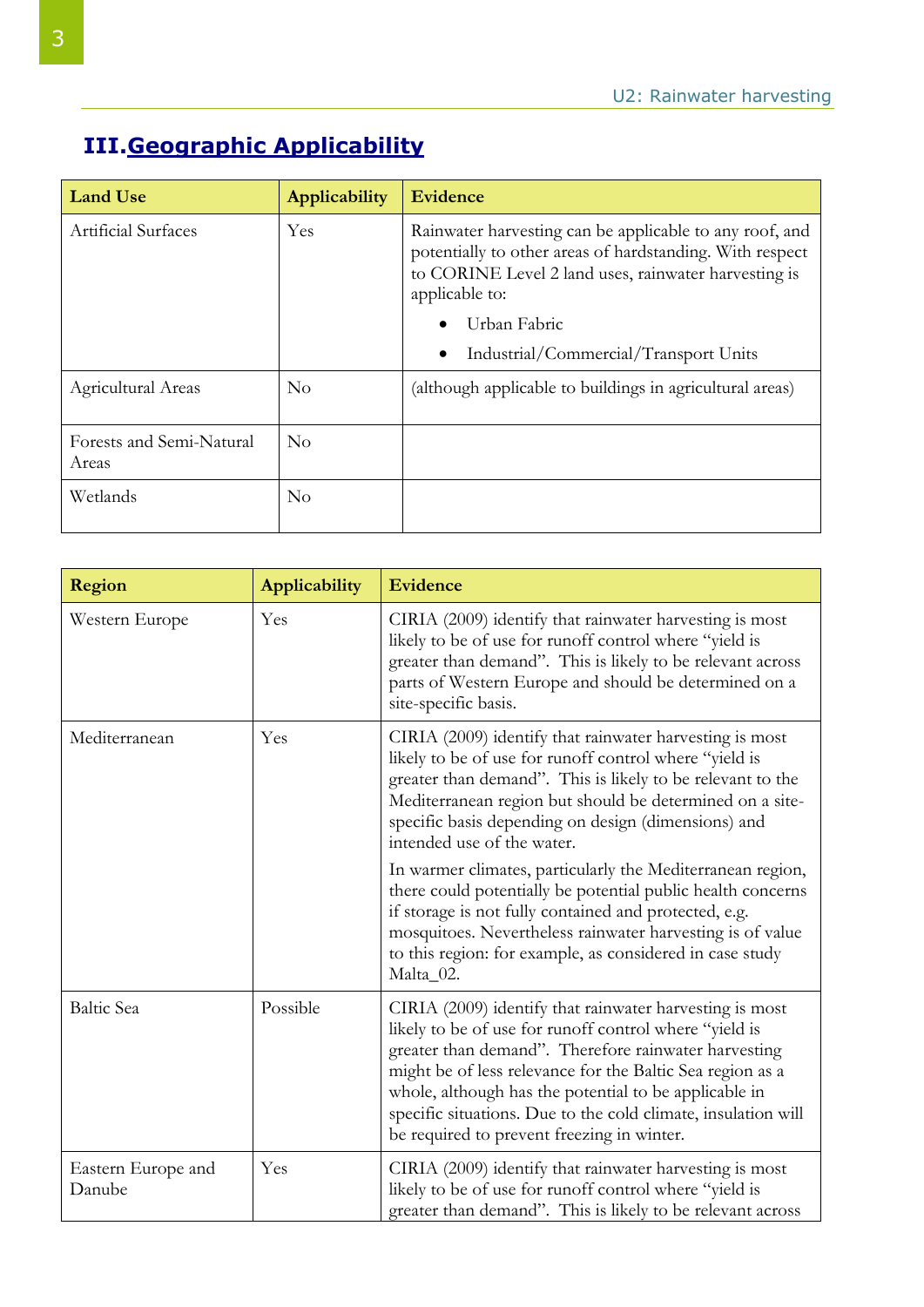|  | parts of Eastern Europe and the Danube and should be<br>determined on a site-specific basis. |
|--|----------------------------------------------------------------------------------------------|

# **IV. Scale**

|                                          | $0 - 0.1$ $km2$ | $\sqrt{0.1 - 1.0 \text{km}^2}$                                                                                                                                         | $1-10km^2$ | $10-100$ km <sup>2</sup> | $100 -$<br>$1000 \mathrm{km}^2$ | $>1000$ km <sup>2</sup> |
|------------------------------------------|-----------------|------------------------------------------------------------------------------------------------------------------------------------------------------------------------|------------|--------------------------|---------------------------------|-------------------------|
| Upstream Drainage<br>Area/Catchment Area |                 |                                                                                                                                                                        |            |                          |                                 |                         |
| Evidence                                 | building.       | The contributing area to a rainwater harvesting system is highly unlikely to<br>be greater than $0.1 \text{ km}^2$ , since it generally consists only of the roof of a |            |                          |                                 |                         |

# **V. Biophysical Impacts**

|                          | <b>Biophysical Impacts</b>                              | <b>Rating</b>     | Evidence                                                                                                                                                                                                                                                                                                                                                                                                                                                                                                                                                                                                                                                                                                                                                                                                                                                                                                                                    |
|--------------------------|---------------------------------------------------------|-------------------|---------------------------------------------------------------------------------------------------------------------------------------------------------------------------------------------------------------------------------------------------------------------------------------------------------------------------------------------------------------------------------------------------------------------------------------------------------------------------------------------------------------------------------------------------------------------------------------------------------------------------------------------------------------------------------------------------------------------------------------------------------------------------------------------------------------------------------------------------------------------------------------------------------------------------------------------|
|                          | Store Runoff                                            | None to<br>low    | Rainwater harvesting stores runoff for local use, with the<br>potential therefore to reduce both the rate and total                                                                                                                                                                                                                                                                                                                                                                                                                                                                                                                                                                                                                                                                                                                                                                                                                         |
| Slowing & Storing Runoff | Slow Runoff                                             | None to<br>$\log$ | volume of runoff. However the actual effectiveness of<br>rainwater harvesting is highly dependent on whether the<br>system is specifically designed for runoff storage or<br>whether the primary aim is water storage. Unless space is<br>specifically allocated for runoff storage, then there may<br>be insufficient space to provide benefit. This may vary<br>with region, season and the use of the water, for example<br>Blanc et al (2012) note that in the UK, water harvested<br>for irrigation is unlikely to be used in winter, so storage<br>will remain full, leaving no space for runoff storage. In<br>relation to this, CIRIA (2009) identify that rainwater<br>harvesting is most likely to be of use for runoff control<br>where "yield is greater than demand". CIRIA (2007)<br>conclude that rainwater harvesting for runoff control is<br>likely to be more effective for larger tanks than individual<br>water butts. |
|                          | <b>Store River Water</b>                                | None              |                                                                                                                                                                                                                                                                                                                                                                                                                                                                                                                                                                                                                                                                                                                                                                                                                                                                                                                                             |
|                          | Slow River Water                                        | None              |                                                                                                                                                                                                                                                                                                                                                                                                                                                                                                                                                                                                                                                                                                                                                                                                                                                                                                                                             |
|                          | Increase<br>Evapotranspiration                          | None              |                                                                                                                                                                                                                                                                                                                                                                                                                                                                                                                                                                                                                                                                                                                                                                                                                                                                                                                                             |
| Reducing Runoff          | Increase Infiltration<br>and/or groundwater<br>recharge | None              |                                                                                                                                                                                                                                                                                                                                                                                                                                                                                                                                                                                                                                                                                                                                                                                                                                                                                                                                             |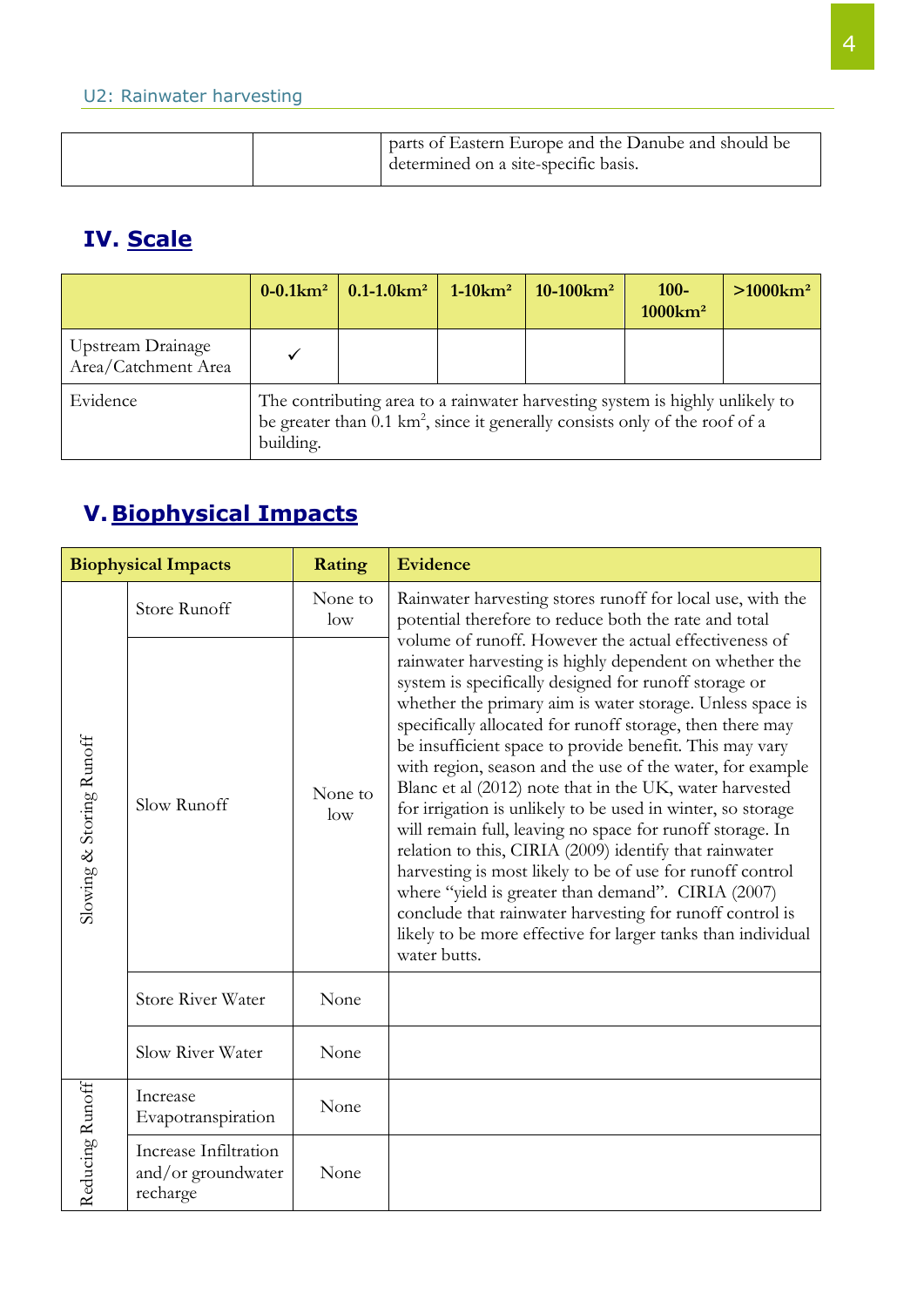|                       | Increase soil water<br>retention              | None |                                                                                                                         |
|-----------------------|-----------------------------------------------|------|-------------------------------------------------------------------------------------------------------------------------|
| Reducing<br>Pollution | Reduce pollutant<br>sources                   | None | Water quality improvements can be achieved prior to use<br>by filtration or other treatment, as required, but the basic |
|                       | Intercept pollution<br>pathways               | None | process of harvesting will have little influence on water<br>quality                                                    |
| Soil Conservation     | Reduce erosion<br>and/or sediment<br>delivery | None |                                                                                                                         |
|                       | Improve soils                                 | None |                                                                                                                         |
|                       | Create aquatic<br>habitat                     | None |                                                                                                                         |
| Creating Habitat      | Create riparian<br>habitat                    | None |                                                                                                                         |
|                       | Create terrestrial<br>habitat                 | None |                                                                                                                         |
| Climate Alteration    | Enhance<br>precipitation                      | None |                                                                                                                         |
|                       | Reduce peak<br>temperature                    | None |                                                                                                                         |
|                       | Absorb and/or<br>retain CO <sub>2</sub>       | None |                                                                                                                         |

## **VI. Ecosystem Services Benefits**

|                               | <b>Ecosystem Services</b>                      | Rating | <b>Evidence</b>                                                                                                                                  |
|-------------------------------|------------------------------------------------|--------|--------------------------------------------------------------------------------------------------------------------------------------------------|
|                               | Water Storage                                  | High   | Rainwater harvesting captures rainwater at source, which<br>is then stored to be used for irrigation or other (usually)<br>non-potable purposes. |
| Provisioning                  | Fish stocks and<br>recruiting                  | None   |                                                                                                                                                  |
|                               | Natural biomass<br>production                  | None   |                                                                                                                                                  |
| Biodiversity<br>preservation  | None                                           |        |                                                                                                                                                  |
| Regulatory and<br>Maintenance | Climate change<br>adaptation and<br>mitigation | Medium | Rainwater harvesting can contribute to climate change<br>adaptation through providing a contribution to<br>sustainable water supply.             |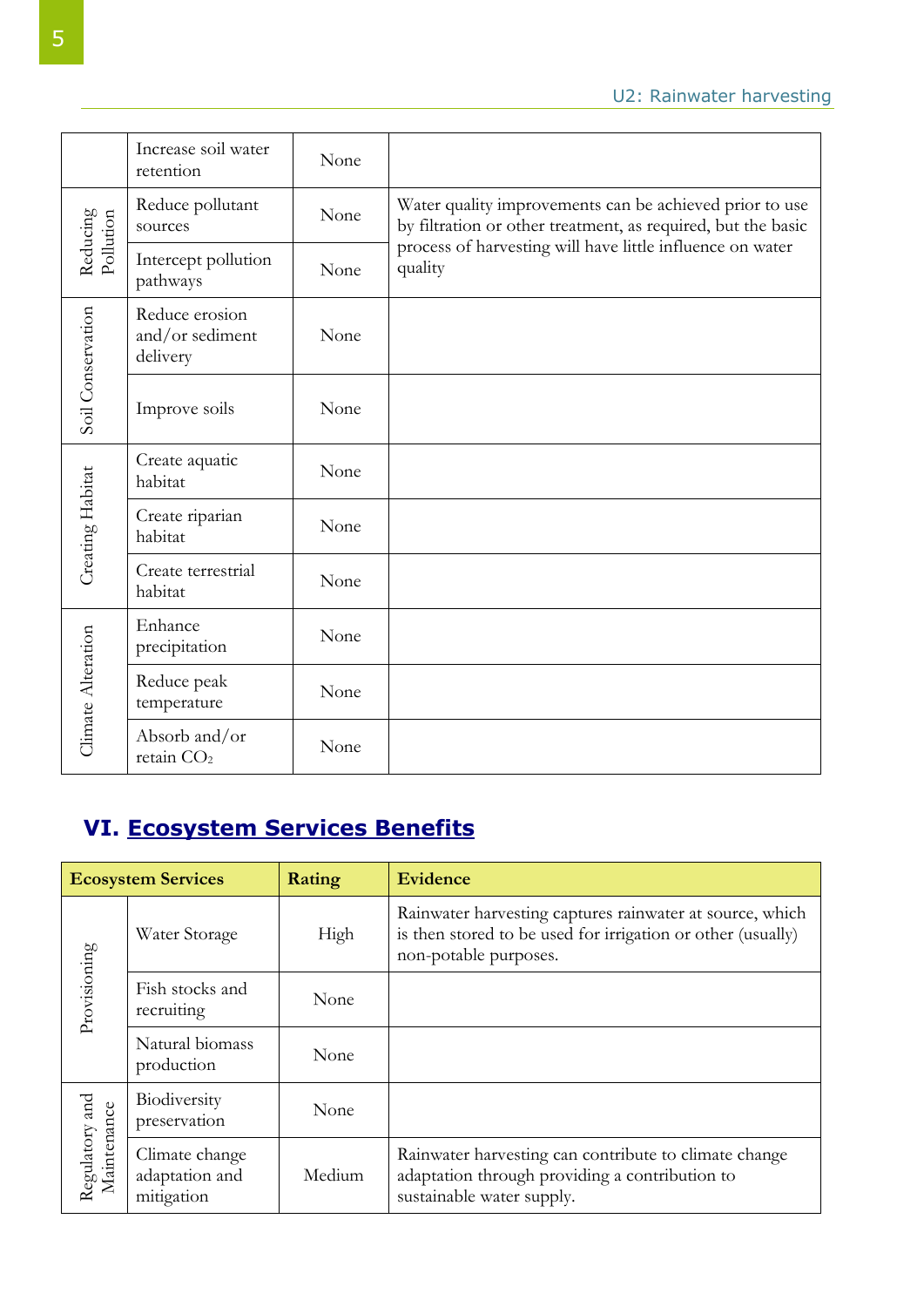#### U2: Rainwater harvesting

|          | Groundwater /<br>aquifer recharge | None           |                                                                                                                                                                     |
|----------|-----------------------------------|----------------|---------------------------------------------------------------------------------------------------------------------------------------------------------------------|
|          | Flood risk<br>reduction           | None to<br>Low | Rainwater harvesting, when designed to accommodate it,<br>stores rainfall and reduces the total volume of runoff,<br>thereby contributing to flood risk management. |
|          | Erosion $/$<br>sediment control   | None           |                                                                                                                                                                     |
|          | Filtration of<br>pollutants       | None           |                                                                                                                                                                     |
| Cultural | Recreational<br>opportunities     | None           |                                                                                                                                                                     |
|          | Aesthetic /<br>cultural value     | None           |                                                                                                                                                                     |
|          | Navigation                        | None           |                                                                                                                                                                     |
| Abiotic  | Geological<br>resources           | None           |                                                                                                                                                                     |
|          | Energy<br>production              | None           |                                                                                                                                                                     |

## **VII. Policy Objectives**

|                                   | <b>Policy Objective</b>                                         | Rating         | <b>Evidence</b>                                                                                                                                                                                                                                                                                         |
|-----------------------------------|-----------------------------------------------------------------|----------------|---------------------------------------------------------------------------------------------------------------------------------------------------------------------------------------------------------------------------------------------------------------------------------------------------------|
|                                   | <b>Water Framework Directive</b>                                |                |                                                                                                                                                                                                                                                                                                         |
|                                   | Improving status<br>of biology quality<br>elements              | None           |                                                                                                                                                                                                                                                                                                         |
|                                   | Improving status<br>of physico-<br>chemical quality<br>elements | None           | Although providing a contribution to sustainable water<br>use, rainwater harvesting has limited potential to<br>significantly influence any aspect of the Water Framework<br>Directive, at least when considered in isolation.                                                                          |
| Achieve Good Surface Water Status | Improving status<br>οf<br>hydromorphology<br>quality elements   | None to<br>Low | If rainwater harvesting use is widespread or is targeted to<br>address a specific supply problem, it is possible there<br>could be some improvement to hydromorphology and/or<br>groundwater quantitative status through reduced use of<br>water resources, although this is likely to be minor in most |
|                                   | Improving<br>chemical status<br>and priority<br>substances      | None           | cases.                                                                                                                                                                                                                                                                                                  |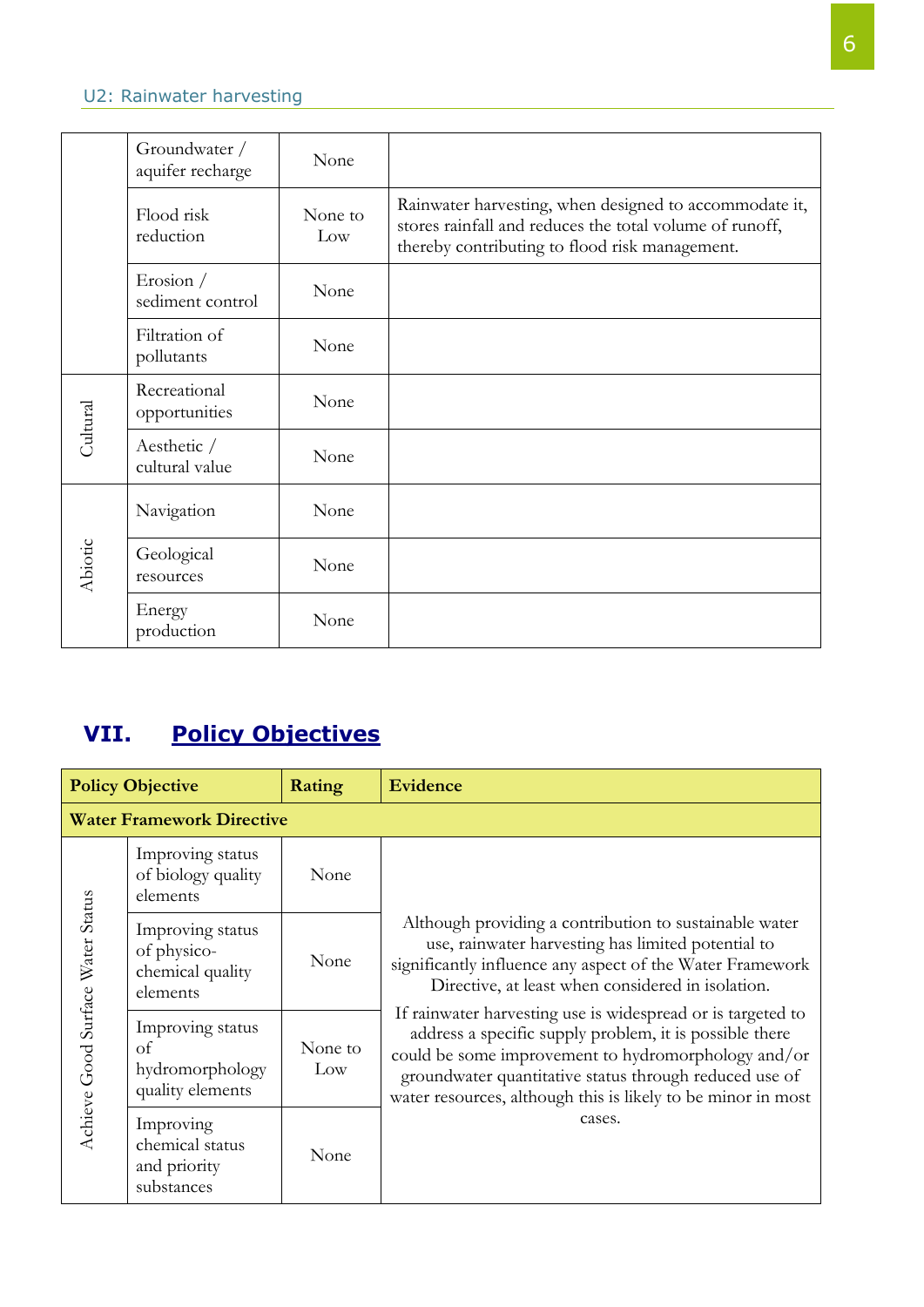|                           | Improved<br>quantitative status                                             | None to<br>Low |                                                                                                                                                                     |
|---------------------------|-----------------------------------------------------------------------------|----------------|---------------------------------------------------------------------------------------------------------------------------------------------------------------------|
| Achieve Good<br>GW Status | Improved<br>chemical status                                                 | None           |                                                                                                                                                                     |
|                           | Prevent surface<br>water status<br>deterioration                            | None           |                                                                                                                                                                     |
| Deterioration<br>Prevent  | Prevent<br>groundwater status<br>deterioration                              | None           |                                                                                                                                                                     |
|                           | <b>Floods Directive</b>                                                     |                |                                                                                                                                                                     |
|                           | Take adequate and co-<br>ordinated measures to<br>reduce flood risks        | None to<br>Low | Rainwater harvesting, when designed to accommodate it,<br>stores rainfall and reduces the total volume of runoff,<br>thereby contributing to flood risk management. |
|                           | <b>Habitats and Birds Directives</b>                                        |                |                                                                                                                                                                     |
| Habitats                  | Protection of Important                                                     | None           |                                                                                                                                                                     |
|                           | <b>2020 Biodiversity Strategy</b>                                           |                |                                                                                                                                                                     |
|                           | Better protection for<br>ecosystems and more use of<br>Green Infrastructure | None           |                                                                                                                                                                     |
| and forestry              | More sustainable agriculture                                                | None           |                                                                                                                                                                     |
| stocks                    | Better management of fish                                                   | None           |                                                                                                                                                                     |
| loss                      | Prevention of biodiversity                                                  | None           |                                                                                                                                                                     |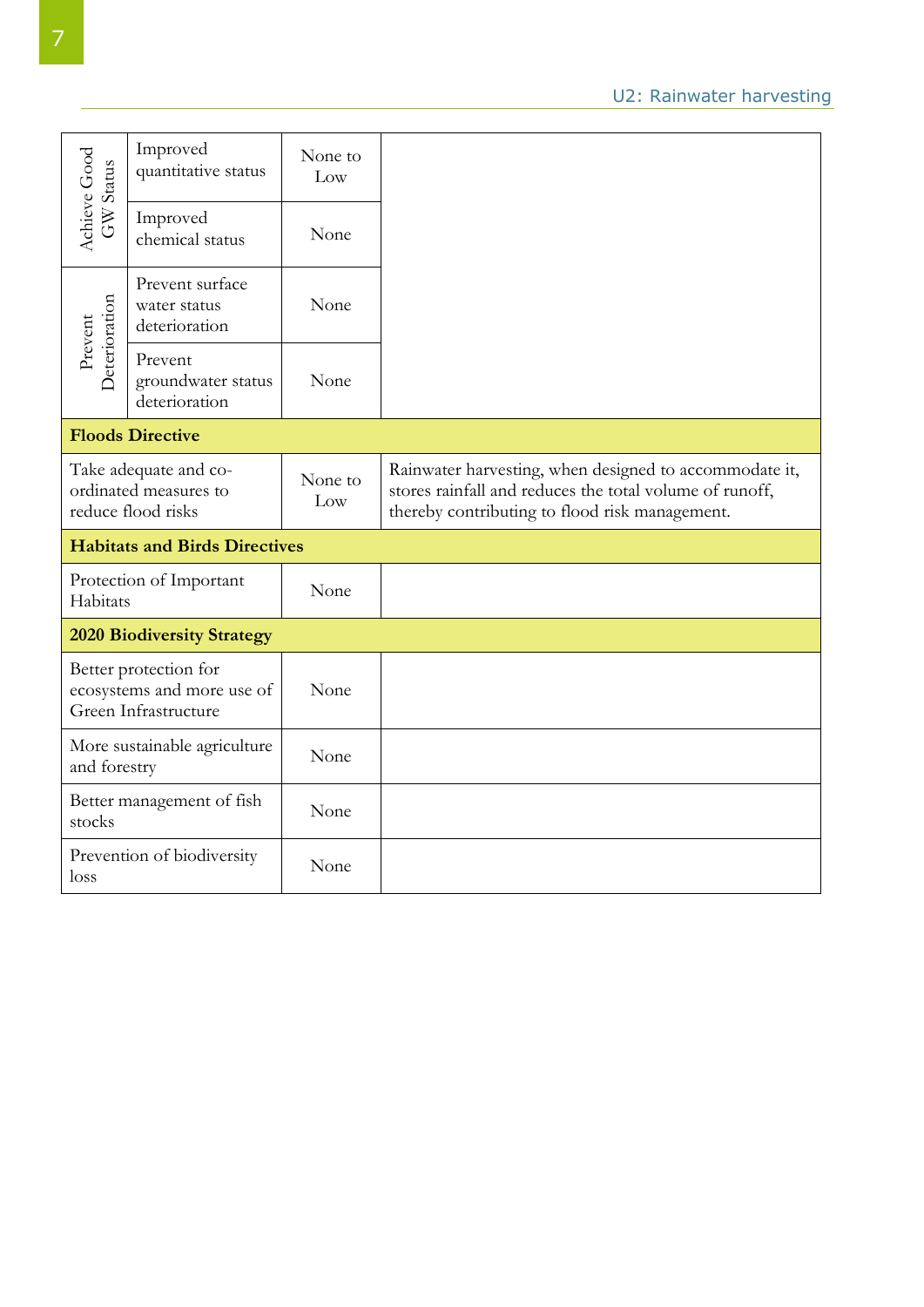## **VIII. Design Guidance**

| <b>Design Parameters</b>      | <b>Evidence</b>                                                                                                                                                                                                                                                                                                                                                                                                                                                                                                                                                                                                                                                                                                                                        |
|-------------------------------|--------------------------------------------------------------------------------------------------------------------------------------------------------------------------------------------------------------------------------------------------------------------------------------------------------------------------------------------------------------------------------------------------------------------------------------------------------------------------------------------------------------------------------------------------------------------------------------------------------------------------------------------------------------------------------------------------------------------------------------------------------|
| Dimensions                    | The dimensions of rainwater harvesting must explicitly consider whether<br>the system is solely designed to provide water supply (considering the<br>volume required for use as well as the rainfall characteristics), or whether<br>additional capacity will be included to store runoff (only when the latter is<br>included can rainwater harvesting be considered to be an NWRM). The<br>storage itself must have an appropriately sized drainage area.                                                                                                                                                                                                                                                                                            |
|                               | Rainwater harvesting is generally implemented on a small scale (CIRIA<br>$(2007)$ suggests 2 m <sup>3</sup> as an average attenuation volume for an individual<br>house). As such the dimensions of the contributing drainage area may be<br>that of a household roof, but it could also be a larger area such as a car<br>park. Most rainwater collection tanks are manufactured from plastics, but<br>other materials could be used if they are protected against the corrosive<br>effects of the stored water and any disinfectants used. The storage of<br>rainwater does not have to be in a traditional tank, e.g. the void space in<br>sub-base material of a permeable paving system or within geo-cellular<br>modular units can also be used. |
|                               | An overflow system is necessary in all types of rainwater harvesting<br>systems.                                                                                                                                                                                                                                                                                                                                                                                                                                                                                                                                                                                                                                                                       |
| Space required                | The simplest and most widely used harvesting technique is the water butt,<br>the space required for which is determined by the size of the tank needed to<br>achieve the stormwater attenuation volume. Space requirements are in<br>general minor. Larger tanks can be underground structures, in which case<br>there is no requirement for surface space.                                                                                                                                                                                                                                                                                                                                                                                            |
| Location                      | Storage tanks can be located almost anywhere in urban areas, but where<br>possible, should be in their catchment area. Consideration should also be<br>given to siting the storage tank close to where the rainwater is to be treated<br>and reused, due to the additional components that may be required to treat<br>the water. In all cases, the storage tanks need to be easily accessible.                                                                                                                                                                                                                                                                                                                                                        |
| Site and slope stability      | Storage tank should be placed on level and stable ground.                                                                                                                                                                                                                                                                                                                                                                                                                                                                                                                                                                                                                                                                                              |
| Soils and groundwater         | Where underground tanks are to be used, to prevent ingress of<br>groundwater, materials should be robust enough to withstand pressures<br>from earth, surcharge loads, vehicular loading, floating, and groundwater<br><i>itself.</i>                                                                                                                                                                                                                                                                                                                                                                                                                                                                                                                  |
| Pre-treatment<br>requirements | Treatment requirements depend on the intended use of the water. Either<br>pre-treatment or treatment after storage can be incorporated as necessary.<br>Pre-treatment in the form of filtration is generally required to avoid<br>unwanted inputs such as leaves, twigs, insects, etc. that could plug pipes.<br>In order to avoid bacterial contamination, it is best if the tank is below<br>ground, or at least non-transparent.                                                                                                                                                                                                                                                                                                                    |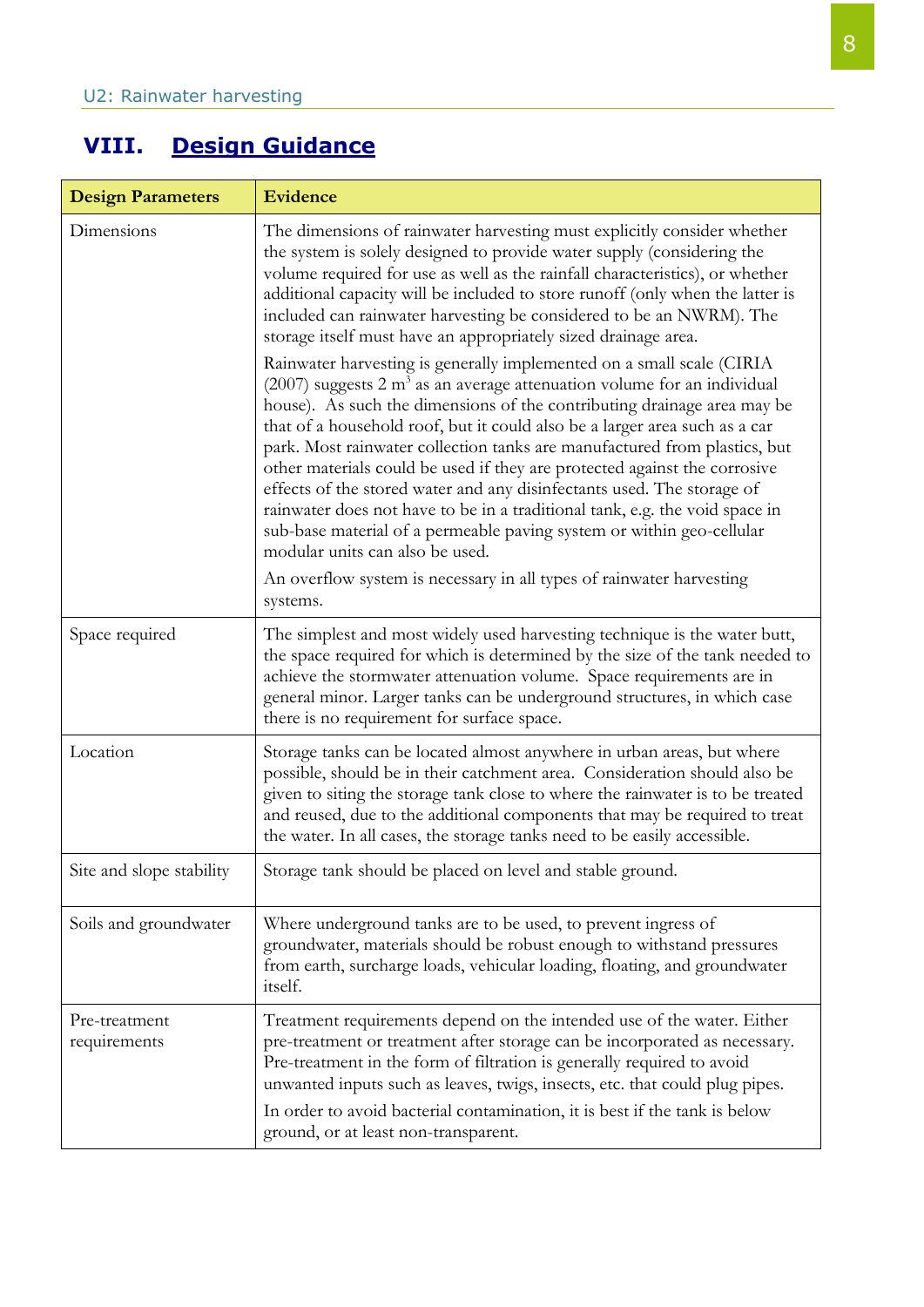| Maintenance<br>requirements      | Regular inspection and maintenance is essential for rainwater harvesting<br>systems to ensure effective ongoing operation in storage and treatment.<br>Maintenance should include:                                |  |
|----------------------------------|-------------------------------------------------------------------------------------------------------------------------------------------------------------------------------------------------------------------|--|
|                                  | Monitoring of tank, inlets and outlets for debris and sediment build<br>up                                                                                                                                        |  |
|                                  | Monitoring of pumps and treatment filters for functionality                                                                                                                                                       |  |
|                                  | Monitoring of areas for overflow and erosion damage                                                                                                                                                               |  |
|                                  | Monitoring of roof / drainage area filters                                                                                                                                                                        |  |
|                                  | Replacement of any filters                                                                                                                                                                                        |  |
|                                  | Clearing of tank, inlets, outlets and impermeable drainage area                                                                                                                                                   |  |
|                                  | Repair tank from erosion / damage (CIRIA, 2007)                                                                                                                                                                   |  |
| Synergies with Other<br>Measures | To be effective for managing runoff, rainwater harvesting should be used as<br>a component in a sustainable drainage system train, e.g. downstream of<br>green roofs and in conjunction with other SuDS measures. |  |

## **IX. Cost**

| <b>Cost Category</b>     | Cost<br>Range                                      | Evidence                                                                                                                                                                                                                                                                                                                                                                            |
|--------------------------|----------------------------------------------------|-------------------------------------------------------------------------------------------------------------------------------------------------------------------------------------------------------------------------------------------------------------------------------------------------------------------------------------------------------------------------------------|
| Land Acquisition         |                                                    | Storage tanks can generally be situated on the same land from<br>which it takes its stormwater, thus no further land acquisition<br>is expected to be necessary. Given the small space required,<br>and the possibility of underground storage, the<br>implementation of this measure should not come as an<br>opportunity cost of using existing land acquired for<br>development. |
| Investigations & Studies | $\epsilon$ 0 – $\epsilon$ 10 k                     | For tanks of a large size, or for collective or public uses, the<br>sizing should be optimised by assessing the available rainfall<br>and the demand.                                                                                                                                                                                                                               |
| Capital Costs            | €5-€60 per<br>$m^2$ roof<br>area<br>services       | The capital cost of rainwater harvesting measures is<br>considerable depending on the system design and how it is<br>incorporated into the building structure. Environment<br>Agency (2007) indicates the broad range of costs, which<br>includes the potential range of costs for retrofitting rainwater<br>harvesting to existing buildings.                                      |
| Maintenance Costs        | $€0.25-€1.00$<br>$per m2$ roof<br>area<br>services | Maintenance costs are low, although also have a broad range<br>(Environment Agency, 2007). The UK Suds Calculator<br>website (www.uksuds.org) provides maintenance costs as €8<br>per m <sup>3</sup> of storage provided.                                                                                                                                                           |
| <b>Additional Costs</b>  | n/a                                                |                                                                                                                                                                                                                                                                                                                                                                                     |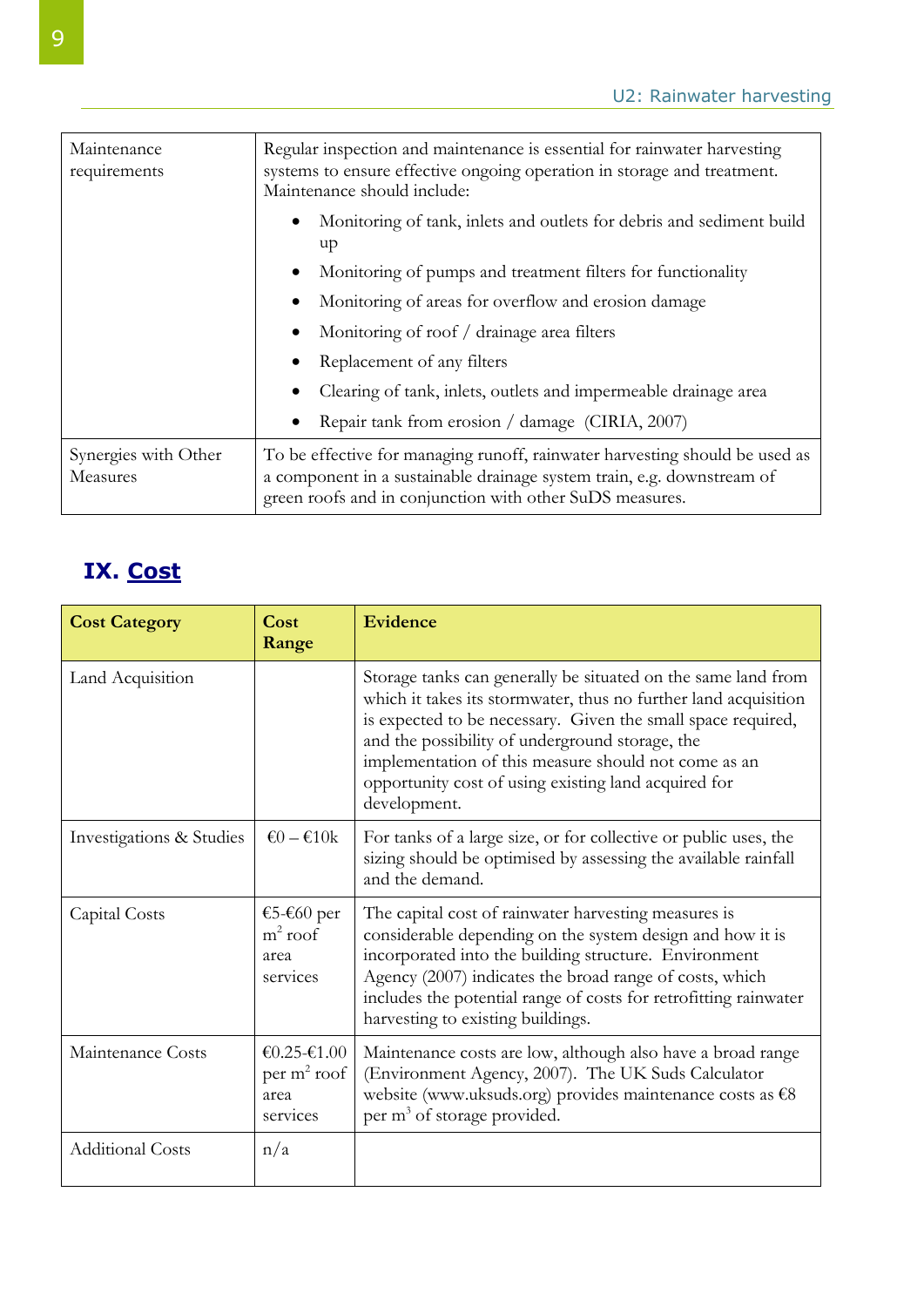#### **X. Governance and Implementation**

| Requirement                                                                                                              | <b>Evidence</b>                                                                                                                                                                                                                                                                                                                                                                                                                                                                                                                                                                                                                                                                                                                                                                                                                                |
|--------------------------------------------------------------------------------------------------------------------------|------------------------------------------------------------------------------------------------------------------------------------------------------------------------------------------------------------------------------------------------------------------------------------------------------------------------------------------------------------------------------------------------------------------------------------------------------------------------------------------------------------------------------------------------------------------------------------------------------------------------------------------------------------------------------------------------------------------------------------------------------------------------------------------------------------------------------------------------|
| Stakeholder involvement                                                                                                  | The effective planning, design, construction and operation of urban<br>NWRM requires the involvement of a wide range of stakeholders.<br>This may be less relevant at the individual household scale, but for<br>larger schemes it will be an important consideration. Stakeholders<br>may include local planning authorities, environmental regulators,<br>sewerage undertakers, highways authorities, private landowners and<br>land managers, and other bodies with responsibilities for drainage<br>and water management (e.g. irrigation bodies, drainage boards, etc).<br>Effective planning is essential to delivering urban NWRM, since they<br>must be delivered within the constraints of the urban environment.<br>This requires alignment between stakeholders from planning<br>authorities through to developers and land owners. |
| Ensuring clear responsibility<br>for maintenance                                                                         | The adoption of SuDS has historically been a major issue in ensuring<br>their long-term effectiveness. For rainwater harvesting on individual<br>properties this may not be an issue, but in those cases the<br>effectiveness for stormwater attenuation may be limited.<br>Responsibilities are more relevant for larger schemes such as those<br>draining communal buildings or car parks.                                                                                                                                                                                                                                                                                                                                                                                                                                                   |
| Ensuring that appropriate<br>design standards and effective<br>designs are implemented<br>appropriately at each location | The preparation of planning guidance and/or SuDS guidance<br>documents that set out planning and design criteria can assist in this.                                                                                                                                                                                                                                                                                                                                                                                                                                                                                                                                                                                                                                                                                                           |

#### **XI. Incentives supporting the financing of the NWRM**

| <b>Type</b>                                                      | <b>Evidence</b>                                                                                                                                                                                                                                                                                                                                                                                                                                                           |
|------------------------------------------------------------------|---------------------------------------------------------------------------------------------------------------------------------------------------------------------------------------------------------------------------------------------------------------------------------------------------------------------------------------------------------------------------------------------------------------------------------------------------------------------------|
| National and local<br>legislative and<br>regulatory requirements | Some countries and territories encourage and/or require the use of<br>Sustainable Drainage systems in new development, and rainwater harvesting<br>systems may contribute to these. For example, in the Flanders region of<br>Belgium, regulation requires new houses to have a rainwater harvesting tank,<br>with the joint purpose of conserving water supply and reducing urban<br>runoff (Campling et al, 2008).                                                      |
|                                                                  | National and local instruments are the most widely effective for SuDS due<br>to their wide-scale application at the household or very local level. The<br>possibility of local incentives should always be explored (since they cannot<br>be covered here comprehensively).                                                                                                                                                                                               |
| National and local<br>charging incentives                        | The uptake of SuDS may be achieved by tax or water charging incentives.<br>For example, in England households can receive a reduction on their water<br>bills if their surface water drainage does not discharge to the sewerage<br>network, and rainwater harvesting may contribute to achieving this. In<br>France, a tax credit equivalent to up to 15% of the equipment costs has<br>been introduced to encourage the uptake of rainwater harvesting (MEDDE,<br>2013) |